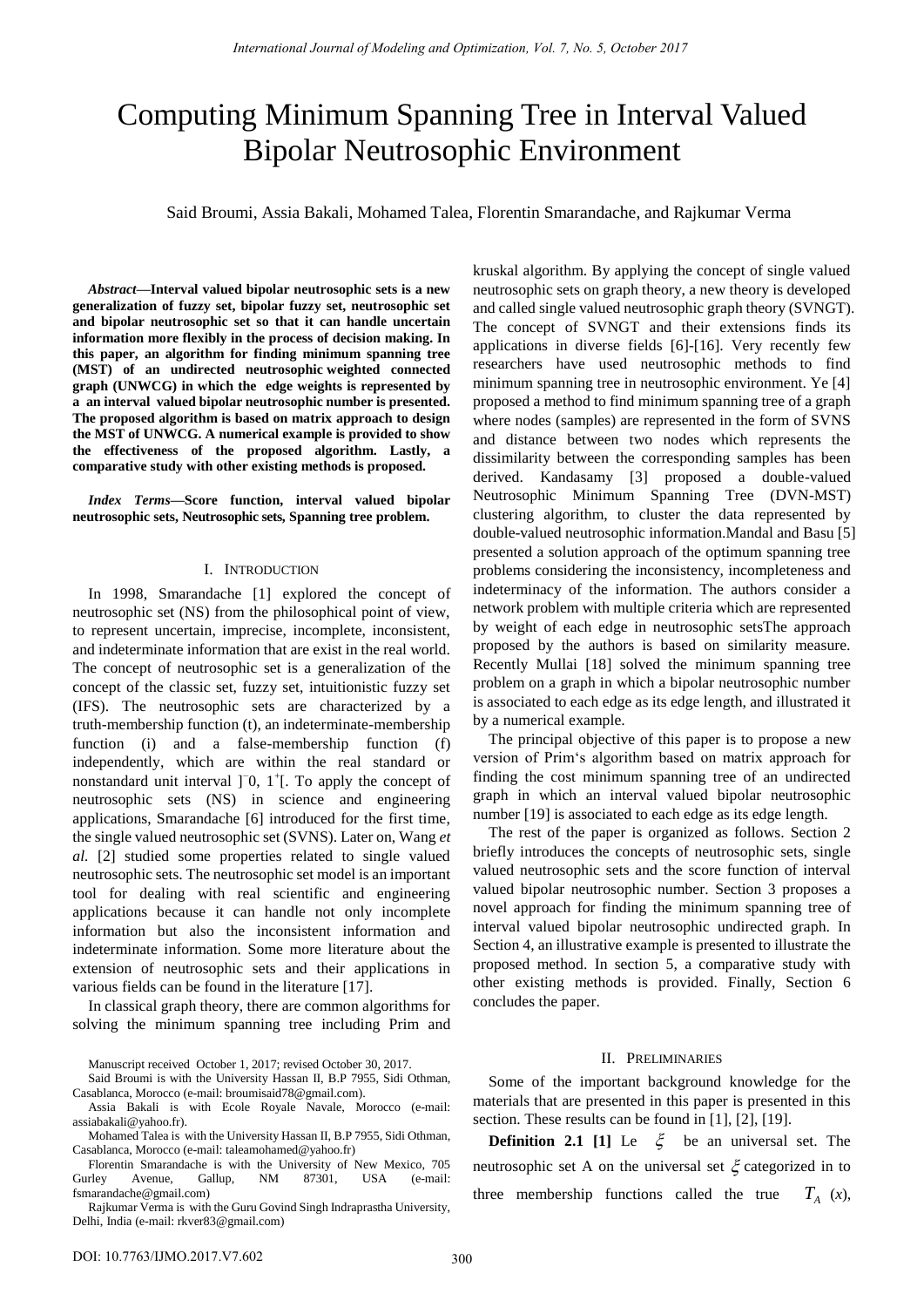indeterminate  $I_A(x)$  and false  $F_A(x)$  contained in real standard or non-standard subset of  $]$ <sup>-1</sup> $[$  respectively.

$$
-0 \le \sup T_A(x) + \sup I_A(x) + \sup F_A(x) \le 3^+(1)
$$

**Definition 2.2** [2] Let  $\xi$  be a universal set. The single valued neutrosophic sets (SVNs) A on the universal  $\xi$  is denoted as following

$$
A = \{ \langle x : T_A(x), I_A(x), F_A(x) \rangle x \in \} \tag{2}
$$

The functions  $T_A(x) \in [0, 1]$ ,  $I_A(x) \in [0, 1]$  and  $F_A(x)$  $\in$  [0. 1] are named degree of truth, indeterminacy and falsity membership of x in A, satisfy the following condition:

$$
0 \leq T_A(x) + I_A(x) + F_A(x) \leq 3 \tag{3}
$$

**Definition 2.3 [4].** An interval valued bipolar neutrosophic

set A in X is defined as an object of the form  
\n
$$
\langle T_L^p, T_M^p \rangle, \left[ I_L^p, I_M^p \right], \left[ F_L^p, F_M^p \right], \left[ T_L^n, T_M^n \right],
$$
\n
$$
A = \{ \langle x, \left[ I_L^n, I_M^n \right], \left[ F_L^n, F_M^n \right] \rangle \} \qquad \rangle: x
$$

 $\in$  X}, where  $T_L^p$ ,  $T_M^p$   $I_L^p$ ,  $I_M^p$ ,  $F_L^p$ ,  $F_M^p$  :  $X \rightarrow [0, 1]$ and  $T_L^n$ ,  $T_M^n$   $I_L^n$ ,  $I_M^n$ ,  $F_L^n$ ,  $F_M^n$ :  $X \to [-1, 0]$ . The positive interval membership degree where  $T_L^p$ ,  $T_M^p$   $I_L^p$ ,  $I_M^p$ ,  $F_L^p$ ,  $F_M^p$  denotes the lower and upper truth membership, lower and upper indeterminate membership and lower and upper false membership of an element  $\in X$ corresponding to a bipolar neutrosophic set A and the negative interval membership degree  $T_L^n$ ,  $T_M^n$   $I_L^n$ ,  $I_M^n$ ,  $F_L^n$ ,  $F_M^n$ : denotes the lower and upper truth membership, lower and upper indeterminate membership and lower and upper false membership of an element  $\in X$  to some implicit counter-property corresponding to an interval valued bipolar

neutrosophic set A. Deli *et al*. [19], introduced a concept of score function. The score function is applied to compare the grades of IVBNS. This function shows that greater is the value, the greater is the interval valued bipolar neutrosphic sets and by using this concept paths can be ranked

**Definition** 2.4 [19]. Let  
\n
$$
\tilde{A} = \left[T_L^p, T_M^p\right], \left[I_L^p, I_M^p\right], \left[F_L^p, F_M^p\right], \left[T_L^n, T_M^n\right],
$$
\n
$$
\left[I_L^n, I_M^n\right], \left[F_L^n, F_M^n\right] >
$$
\nbe an

interval valued bipolar neutrosophic number, Then, the score function  $s(A)$ , accuracy function  $a(A)$  and certainty

function 
$$
c(A)
$$
 of an IVBNN are defined as follows:  
\n(i)  $s(\tilde{A}) = \left(\frac{1}{12}\right) \times \begin{bmatrix} T_L^p + T_M^p + 1 - I_L^p + 1 - I_M^p + 1 - I_M^p \\ F_L^p + 1 - F_M^p + 1 + T_L^n \end{bmatrix}$  (4)  
\n $+1 + T_M^n - I_L^n - I_M^n - F_L^n - F_M^n$ 

(ii) 
$$
a(\tilde{A}) = T_L^p + T_L^p - F_L^p - F_M^p + T_L^n + T_M^n - F_L^n - F_M^n
$$
 (5)

(iii) 
$$
c(\tilde{A}) = T_L^p + T_M^p - F_L^n - F_M^n
$$
 (6)

Comparison of interval valued bipolar neutrosophic numbers

numbers  
\nLet 
$$
\tilde{A}_1 = \langle \begin{bmatrix} T_{L1}^p, T_{M1}^p \end{bmatrix}, \begin{bmatrix} I_{L1}^p, I_{M1}^p \end{bmatrix}, \begin{bmatrix} F_{L1}^p, F_{M1}^p \end{bmatrix},
$$
 and  
\n
$$
\begin{bmatrix} T_{L1}^n, T_{M1}^n \end{bmatrix}, \begin{bmatrix} I_{L1}^n, I_{M1}^n \end{bmatrix}, \begin{bmatrix} F_{L1}^n, F_{M1}^n \end{bmatrix} \rangle
$$
  
\n $\tilde{A}_2 = \langle \begin{bmatrix} T_{L2}^p, T_{M2}^p \end{bmatrix}, \begin{bmatrix} I_{L2}^p, I_{M2}^p \end{bmatrix}, \begin{bmatrix} F_{L2}^p, F_{M2}^p \end{bmatrix} \rangle$  be two interval  
\n
$$
\begin{bmatrix} T_{L2}^n, T_{M2}^n \end{bmatrix}, \begin{bmatrix} I_{L2}^n, I_{M2}^n \end{bmatrix}, \begin{bmatrix} F_{L2}^n, F_{M2}^n \end{bmatrix} \rangle
$$

valued bipolar neutrosophic numbers then

If 
$$
s(\tilde{A}_1) \succ s(\tilde{A}_2)
$$
, then  $\tilde{A}_1$  is greater than  $\tilde{A}_2$ , that is,  $\tilde{A}_1$  is superior to  $\tilde{A}_2$ , denoted by  $\tilde{A}_1 \succ \tilde{A}_2$ 

If 
$$
s(\tilde{A}_1) = s(\tilde{A}_2)
$$
, and  $a(\tilde{A}_1) \succ a(\tilde{A}_2)$  then  $\tilde{A}_1$  is greater  
\nthan  $\tilde{A}_2$ , that is,  $\tilde{A}_1$  is superior to  $\tilde{A}_2$ , denoted by  $\tilde{A}_1 \succ \tilde{A}_2$   
\nIf  $s(\tilde{A}_1) = s(\tilde{A}_2)$ ,  $a(\tilde{A}_1) = a(\tilde{A}_2)$ , and  $c(\tilde{A}_1) \succ c(\tilde{A}_2)$  then  
\n $\tilde{A}_1$  is greater than  $\tilde{A}_2$ , that is,  $\tilde{A}_1$  is superior to  $\tilde{A}_2$ , denoted by  
\n $\tilde{A}_1 \succ \tilde{A}_2$   
\nIf  $s(\tilde{A}_1) = s(\tilde{A}_2)$ ,  $a(\tilde{A}_1) = a(\tilde{A}_2)$ , and  $c(\tilde{A}_1) = c(\tilde{A}_2)$  then  
\n $\tilde{A}_1$  is equal to  $\tilde{A}_2$ , that is,  $\tilde{A}_1$  is indifferent to  $\tilde{A}_2$ , denoted by  
\n $\tilde{A}_1 = \tilde{A}_2$ 

## III. MINIMUM SPANNIG TREE ALGORITHM OF IVBN-UNDIRECTED GRAPH

In this section, a neutrosophic version of Prim's algorithm is proposed to handle minimum spanning tree in a neutrosophic environment. In the following, we propose an interval valued bipolar neutrosophic minimum spanning tree algorithm (IVBNMST), whose steps are described below:

Algorithm:

**Input:** The weight matrix  $M = \left[ W_{ij} \right]_{n \times n}$  for the undirected weighted neutrosophic graph G.

**Output:** Minimum cost Spanning tree T of G.

**Step 1:** Input interval valued bipolar neutrosophic adjacency matrix A.

**Step 2:**Translate the IVBN-matrix into score matrix  $\left[ S_{ij} \right]_{n \times n}$  by using score.

**Step 3:** Iterate step 4 and step 5 until all (n-1) entries matrix of S are either marked or set to zero or other words all the nonzero elements are marked.

**Step 4:** Find the score matrix S either columns-wise or row-wise to find the unmarked minimum entries  $S_{ij}$ , which is the weight of the corresponding edge  $e_{ij}$  in S.

**Step 5:** If the corresponding edge  $e_{ij}$  of selected  $S_{ij}$  produce a cycle with the previous marked entries of the score matrix S then set  $S_{ij} = 0$  else mark  $S_{ij}$ .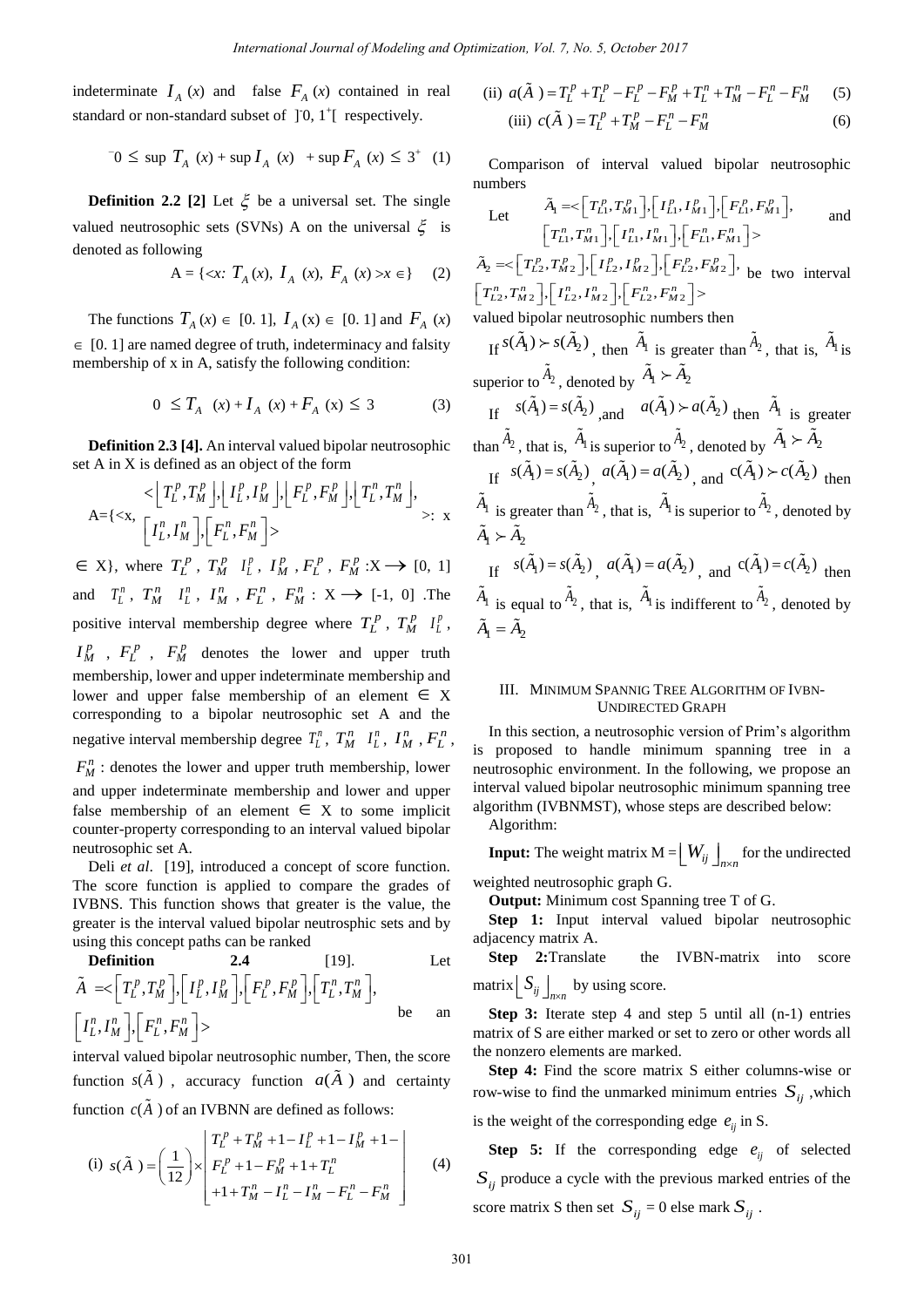**Step 6**: Construct the graph T including only the marked entries from the score matrix S which shall be desired minimum cost spanning tree of G. **Step 7**: Stop.

# IV. NUMERICAL EXAMPLE

In this section, a numerical example of IVBNMST is used to demonstrate of the proposed algorithm. Consider the following graph  $G = (V, E)$  shown in Figure 2, with fives nodes and fives edges. The different steps involved in the construction of the minimum cost spanning tree are described as follow:



Fig. 2. Undirected IVBN- graphs.

| e        | <b>Edge length</b>                                 |
|----------|----------------------------------------------------|
| $e_{12}$ | $<$ [0.3, 0.4], [0.1, 0.2], [0.2, 0.4],            |
|          | $[-0.8, -0.7], [-0.5, -0.3], [-0.1, 0] >$          |
| $e_{13}$ | $<$ [0.4, 0.5], [0.2, 0.6], [0.4, 0.6],            |
|          | $[-0.2, -0.1], [-0.4, -0.2], [-0.5, -0.4] >$       |
| $e_{14}$ | $<$ [0.6, 0.7], [0.7,0.8], [0.8, 0.9],             |
|          | $[-0.6, -0.5]$ , $[-0.4, -0.3]$ , $[-0.4, -0.2]$ > |
| $e_{24}$ | $\{0.4, 0.5\}$ , [0.8, 0.9], [0.3,0.4],            |
|          | $[-0.2, -0.1], [-0.5, -0.1], [-0.7, -0.5] >$       |
| $e_{34}$ | $<$ [0.2, 0.4], [0.3, 0.4], [0.7, 0.8],            |
|          | $[-0.2, -0.1], [-0.4, -0.1], [-0.4, -0.3] >$       |
| $e_{35}$ | $<$ [0.4, 0.5], [0.6, 0.7], [0.5, 0.6],            |
|          | $[-0.4, -0.3], [-0.4, -0.2], [-0.3, -0.2] >$       |
| $e_{45}$ | $<$ [0.5, 0.6], [0.4, 0.5], [0.3,0.4],             |
|          | $[-0.4, -0.2], [-0.5, -0.2], [-0.8, -0.6]$         |

The IVBN- adjacency matrix A is given below:

|                                                | $e_{12}$     | $e_{13}$ | $e_{14}$ |          |
|------------------------------------------------|--------------|----------|----------|----------|
|                                                |              | 0        | $e_{24}$ |          |
| $\begin{array}{c} e_{12}\\ e_{13} \end{array}$ |              | 0.       | $e_{34}$ | $e_{35}$ |
| $e_{14}$                                       | $e_{24}$     | $e_{34}$ | 0        | $e_{45}$ |
|                                                | $\mathbf{O}$ | $e_{35}$ | $e_{45}$ |          |

Thus, using the score function, we get the score matrix

|                       |             |     | 0.433 0.525    | 0.358 |       |
|-----------------------|-------------|-----|----------------|-------|-------|
|                       | 0.433       |     |                | 0.5   |       |
|                       | $s = 0.525$ |     |                | 0.442 | 0.408 |
|                       | 0.358       | 0.5 | 0.422<br>0.408 |       | 0.583 |
|                       |             |     |                | 0.583 |       |
| Fig. 3. Score matrix. |             |     |                |       |       |

According to the Fig. 3, we observe that the minimum entries 0.358 is selected and the corresponding edge (1, 4) is marked by the brown color. Repeat the procedure until the iteration will exist.

According to the Fig. 4 and Fig. 5, the next non zero minimum entries 0.408 is marked and corresponding edges (3, 5) are also colored



0  $\bf{0}$ 0.408 0.583 0

Fig. 7. The marked next minimum entries 0.433 of S

According to the Fig. 7, the next minimum non zero element 0.433 is marked.



Fig. 8. The marked edge (1, 2) of G in next iteration.

According to the Fig. 9. The next minimum non zero element 0.442 is marked, and corresponding edges (3, 4) are also colored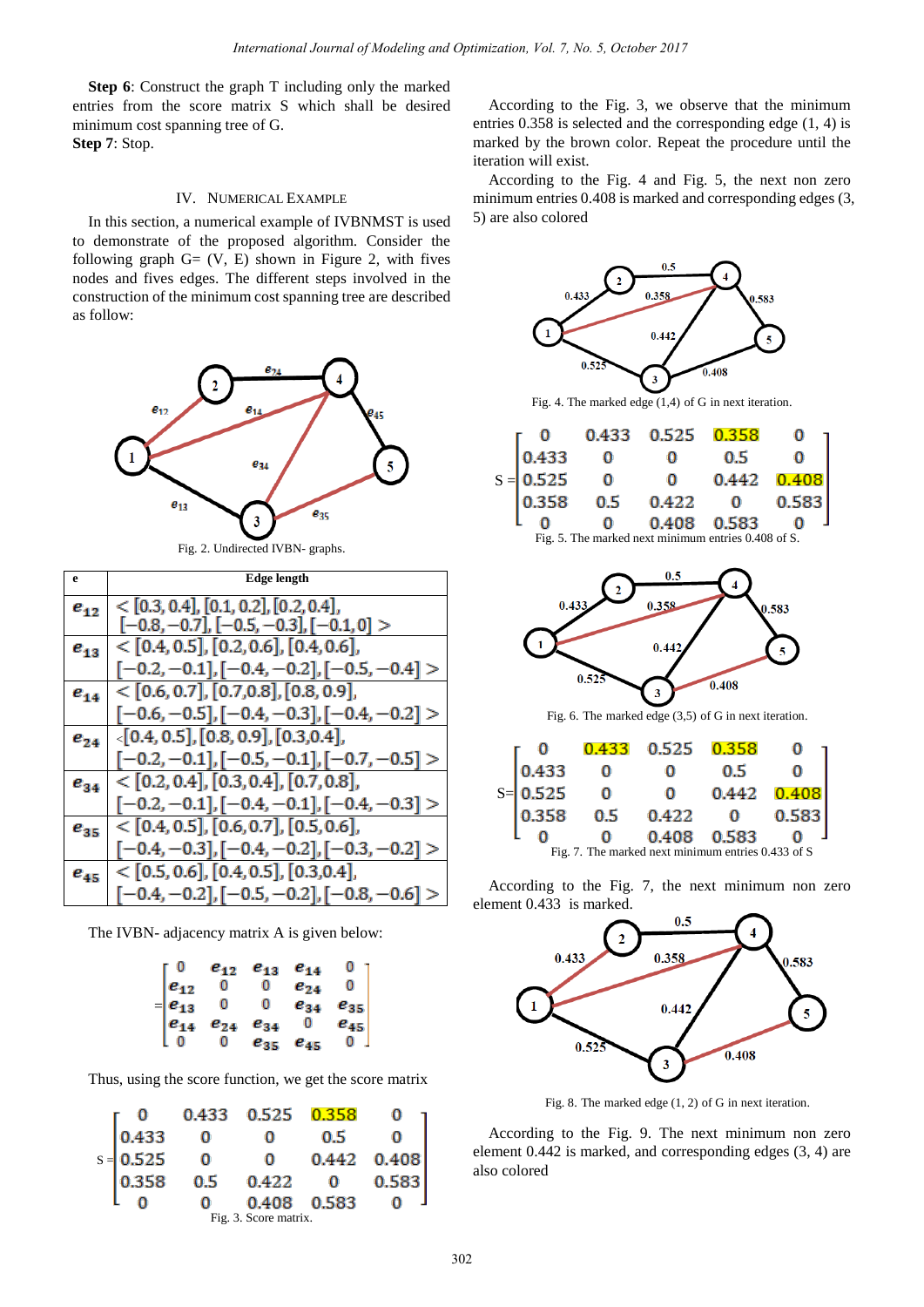

Fig. 10. The marked edge (3, 4) of G in next iteration.

According to the figure 11. The next minimum non zero element 0.5 is marked. But while drawing the edges it produces the cycle. So we delete and mark it as 0 instead of 0.5

|                                                    |       |     | $0.433$ $0.525$ $0.358$  |       |       |  |
|----------------------------------------------------|-------|-----|--------------------------|-------|-------|--|
|                                                    | 0.433 |     |                          | 0.50  |       |  |
| $S =$                                              | 0.525 |     |                          | 0.442 | 0.408 |  |
|                                                    | 0.358 | 0.5 | $0.422$ 0<br>0.408 0.583 |       | 0.583 |  |
|                                                    |       |     |                          |       |       |  |
| Fig. 11. The marked next minimum entries 0.5 of S. |       |     |                          |       |       |  |

The next non zero minimum entries 0.525 is marked it is shown in the Fig. 12. But while drawing the edges it produces the cycle. So, we delete and mark it as 0 instead of 0.525

|                                                      |             | 0.433 | $0.52500$ 0.358 |          |       |  |
|------------------------------------------------------|-------------|-------|-----------------|----------|-------|--|
|                                                      | 0.433       |       |                 | 0.50     |       |  |
|                                                      | $S = 0.525$ |       |                 | 0.442    | 0.408 |  |
|                                                      | 0.358       | 0.5   | 0.422<br>0.408  | $\Omega$ | 0.583 |  |
|                                                      |             |       |                 | 0.583    |       |  |
| Fig. 12. The marked next minimum entries 0.525 of S. |             |       |                 |          |       |  |

According to the Fig. 13. The next minimum non zero element 0.583 is marked. But while drawing the edges it produces the cycle so we delete and mark it as 0 instead of 0.583.



After the above steps, the final path of minimum cost of spanning tree of G is portrayed in Fig. 14.



Fig. 14. Final path of minimum cost of spanning tree of G.

Using the above steps described in section 4, hence, the crisp minimum cost spanning tree is 1,641 and the final path of minimum cost of spanning tree is $\{2,1\}, \{1, 4\}, \{4, 3\}, \{3,$ 5}.

## V. Comparative STUDY

In order to illustrate the rationality and effectiveness of the proposed method, we apply the algorithm proposed by Mullai *et al.* [18] on our IVBN-graph presented in Section 4. Following the setps of Mullai's algorithm we obtained the results

#### **Iteration 1:**

Let  $C_1 = \{1\}$  and  $\overline{C_1} = \{2, 3, 4, 5\}$ 

**Iteration 2:**

Let  $C_2 = \{1,4\}$  and  $\overline{C_2} = \{2, 3, 5\}$ 

**Iteration 3**:

Let  $C_3 = \{1,4, 2\}$  and  $\overline{C_3} = \{3, 5\}$ 

**Iteration 4:**

Let  $C_4 = \{1,4, 2, 3\}$  and  $\overline{C_4} = \{5\}$ 

Finally, IVBN minimal spanning tree is



Fig. 15. IVBN minimal spanning tree obtained by Mullai's algorithm.

So, it can be seen that the IVBN minimal spanning tree {2, 1},{1, 4},{4, 3},{3, 5}obtained by Mullai's algorithm, After deneutrosophication of edges'weight using the score function, is the same as the path obtained by proposed algorithm.

The difference between the proposed algorithm and Mullai's algorithm is that our approach is based on Matrix approach, which can be easily implemented in Matlab, whereas the Mullai's algorithm is based on the comparison of edges the in each iteration of the algorithm, which leads to high computation.

#### VI. CONCLUSION

This paper deals with minimum spanning tree problem on a network where the edges weights are represented by an interval valued bipolar neutrosophic numbers. This work can be extended to the case of directed neutrosophic graphs and other types of neutrosophic graphs .

## ACKNOWLEDGMENT

The authors are very grateful to the chief editor and reviewers for their comments and suggestions, which is helpful in improving the paper